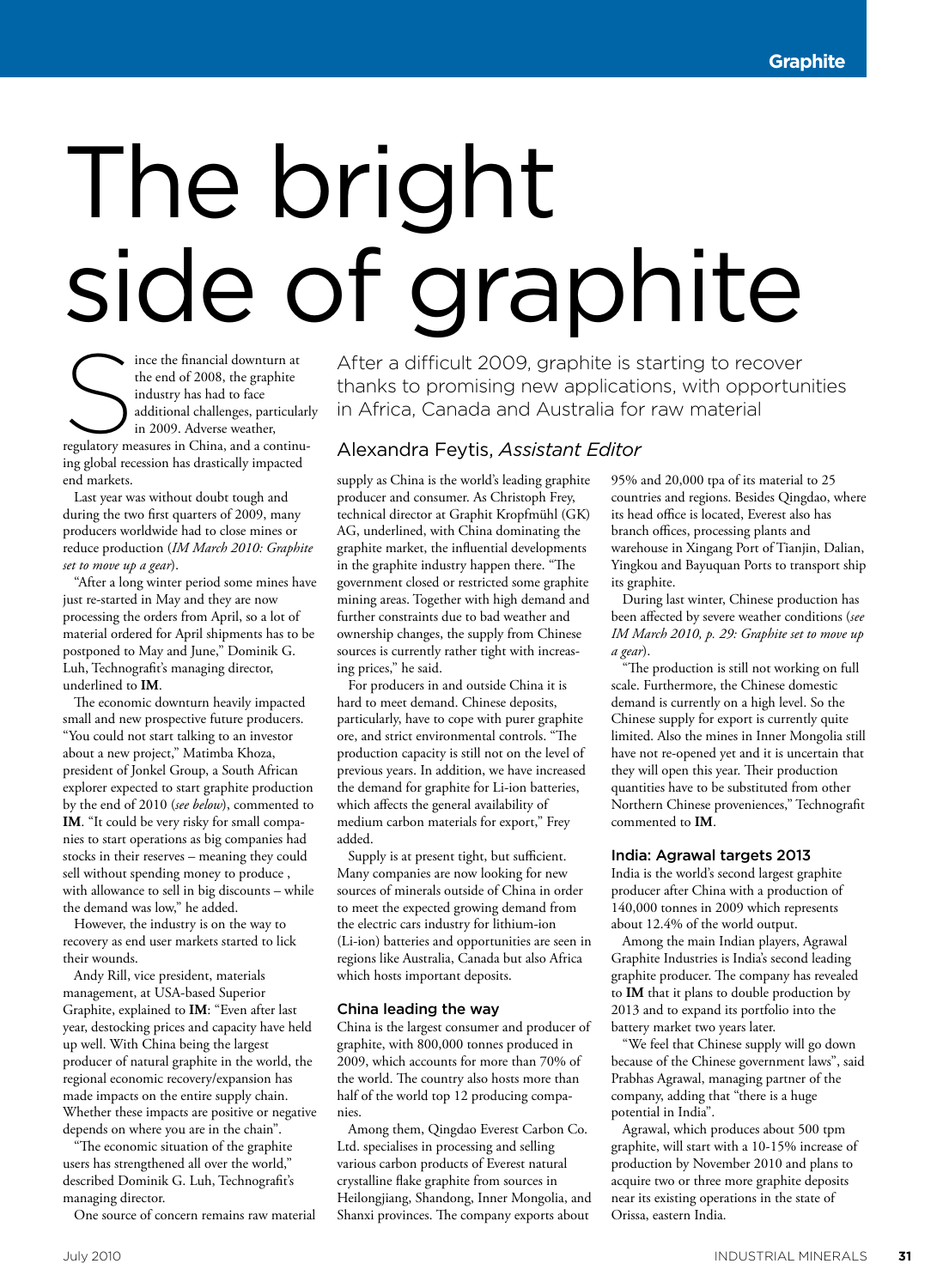"The plan is to double our production by 2013 and for that to happen we need raw materials," explained Agrawal.

In addition, the company intends to enter the sector for lithium ion (Li-ion) graphite for batteries and is in the process of a joint-venture with a Japanese company.

"Ideally, we target a production of 200 tpa by 2014 or 2015," Agrawal told **IM**.

The company owns five mines – Temrimal, Dudkamal, Beharamunda, Deharmunda and Gandabhali – which are located in a radius of 60km from the main plant located near the village of Checherbeng in Belpara district, Orissa state, in the west of the country. The plant has a capacity of 10,000 tpa of processed graphite.

Agrawal also owns a second subsidiary plant near the village of Menkamunda in Bolangir district with a capacity of 1,000 tpa in addition to a semi-processed plant located at Temrimal mine and a semi-processed plant located near the village Mundapala near the Gandabhali mine.

One of the main concerns in India is the environmental issue which is taken very seriously by the Indian government and can sometimes slow down mining projects.

Competition from China for graphite is also a concern. "Raw material produced from the earth resource has limitation of supplies and hence the world competition and its impact in the world should be discouraged," Agrawal explained.

#### Brazil looks to batteries

Brazil ranks second in natural graphite reserves (34.8% of the world total), and is the world's third largest producer (6.8%), after China (70.8%), and India (12.4%), with a production of 77,000 tonnes in 2009. Economically exploitable reserves of graphite are mainly located in Minas Gerais, Ceará and Bahia, with 152.6m. tonnes combined reserves.

The best occurrence is in Pedra Azul, Minas Gerais, and is exploited by Nacionale de Grafite, one of the world's leading natural graphite producers, which has over 250m. tonnes of measured ore reserves, possibly one of the largest independent reserve in the world.

Nacional de Grafite, which has an annual production of about 52,000 tonnes from its three operations in Minas Gerais, has revealed to **IM** that it is ready to launch a new grade of spherical grade for the battery market, aimed at the lithium-ion design.

The company is expanding its portfolio into the battery market following the growing interest in the automobile industry as it considers electrification of the vehicle.

Nacionale de Grafite supplies graphite products for a number of markets including refractories and brake linings and pads. These markets, owing to their intrinsic link to steel and traditional automobile sectors have suffered considerably since the global economic downturn began in September 2008.

#### European resources drop

Europe produces about 13,000 tpa graphite, the main producers being Norway, Ukraine and Czech Republic. However, the region has seen a drop in production during the last decade with a few European countries stopping production between 2001 and 2008, mainly owing to exhaustion from operations.

Sweden quit in 2001, followed by Austria in 2003. Germany, which used to produce about 3,000 tonnes back in 2001 stopped production in 2005 at the same time as Romania.

#### Africa's potential

Africa is pointed out by many in the graphite industry as the place where to look for if the sector ever needs new sources of raw material in the next decade – which has some credence owing to the increase demand for lithium-ion batteries (*see p.12*).

 Already a significant producer of graphite with 8,000 tonnes produced last year in Madagascar and Zimbabwe (*see below*), the continent is host to important as yet undeveloped graphite deposits notably in South Africa, Uganda, Angola, Tanzania, Ethiopia and Namibia.

The advantage of those graphites lie in their high flake content and the fact they are suitable for further high purification.

Luh from Technografit believes that southern African countries "could become an interesting source in the future." Klaus Rathberger, managing director at Georg H. Luh GmbH, confirmed to **IM** that some deposits which were given up during the 1980s or 1990s owing to economic reasons were now getting into the focus again.

For Christoph Frey, if prices ever reach a level at which mining of new projects outside China is economically viable, Africa could be one source for graphite.

"Several graphite mines had to close due to the low graphite price level. If the prices increase, these mines could go back to production… Besides a suitable deposit, costs such as for labour and infrastructure are very much decisive," he added.

Therefore, it is quite likely that as soon as market prices stabilise on a higher level, mining will become economically feasible. However, issues such as political instability and infrastructural problems are still a source of concern and discouraging factors for mining companies.

As Rill from Superior Graphite explained to **IM**, African graphite deposits are interesting

"from a quality perspective but geopolitical and logistical issues will be hindrances".

Considering that it would take at least up to two years to set up new regular production in Africa, any investment would therefore be a high economic risk, especially if the economy then enters into stagnation, and much depends graphite applications.

 "The challenge here in Africa is political stability as there is no reasonable company that can invest into a country with political and economical future uncertainty," confirmed Khoza from South Africa's Jonkel Group, who plans to start graphite production in the country by the end of 2010 (*see below*).

Underlining the case of Zimbabwe, Africa's other graphite producer with Madagascar, Khoza believes that among all the African countries, South Africa remains the most attractive for foreign investors. "Zimbabwe had good graphite through its Lynx graphite mine. The mine had to close last November because of the conditions imposed by the government," Khoza commented, concluding that "so far, South Africa appears to have a sound political and economic policy".

#### South Africa to enter graphite

The advantage South Africa has compared to the rest of the continent is that there is good infrastructure to exploit raw materials, such as well established rail, road and sea transportation.

As a consequence, South Africa's Jonkel Group intends to produce graphite before the end of 2010, through its subsidiary Jonkelkoza Minerals and Resources (Pty) Ltd (Jonkel Mine) created a year ago in order to "exploit existing and future natural graphite opportunities".

"Jonkel Mines has identified all economic graphite deposits here in South Africa and is working on them for future mining," Matimba Khoza, president of the group, revealed to **IM**, adding that he was planning to start "on a small scale" with about 100 tpa of purified graphite.

Jonkel owns three graphite deposits in the Limpopo province, including the Steamboat deposit which has a grade of 8.8% of 2mm disseminated flake graphite and estimated resources of 3.5m. tonnes according to the company's last feasibility study.

The three major economic deposits happened to be on community land, so Jonkel is on a joint-venture agreement with the local community to exploit them. But "the process of acquiring them started in 2009 and is not yet finalised with the administration of Department of Minerals," explained Khoza.

The plan for Jonkel Mines is to supply its sister company, Jonkel Carbons and Grafites (Pty) Ltd – also created in Q1 2009, which would then process and manufacture Jonkel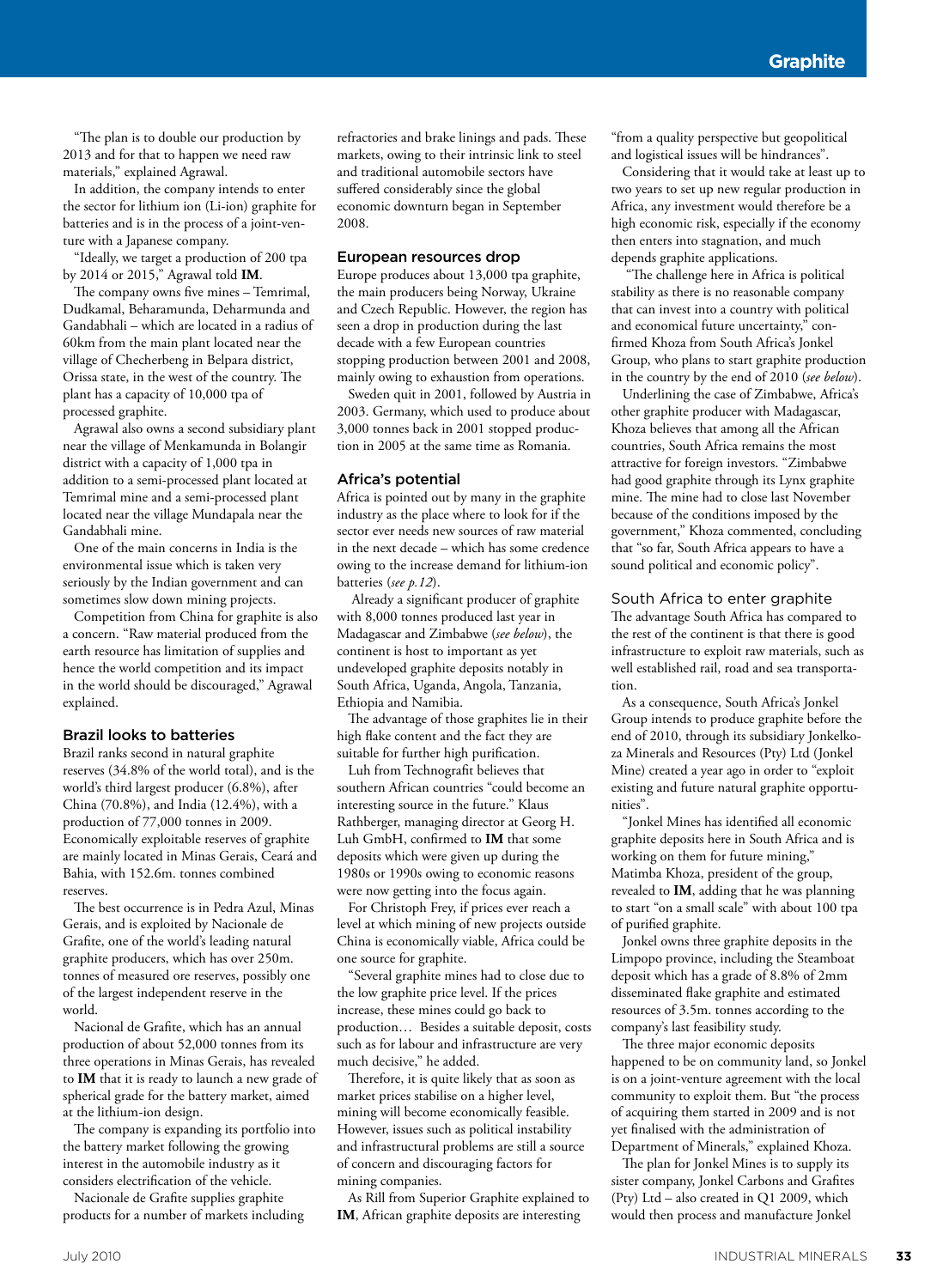#### **Graphite at a glance**

- Formula: C (carbon)
- One of four forms of crystalline carbon; the others being carbon nanotubes, diamonds, and fullerenes
- Occurs naturally in metamorphic rocks
- Three types of natural graphite: amorphous, flake and vein/ lump (*see table below*)
- Has a melting point of 3,927° C and is therefore highly refractory
- Natural graphite is mined from open pit and underground mine operations
- Mines in Madagascar are mostly open pit. In Mexico, the Republic of Korea, and Sri Lanka, where the deposits are deep, underground mining techniques are required.
- World production (2009): 1.13m. tonnes
- Main producers: China, India, Brazil, North Korea, Canada, Norway (*see table p. X*) Account for 96.3% of world production

#### Properties

Graphite has properties of both metals and nonmetals, which makes it suitable for many industrial applications such as in batteries, fuel cells, and refractories.

- Excellent electrical and thermal conductivity
- Outstanding lubricity
- High thermal shock resistance
- High temperature resistant up to >3000 °C in O<sub>2</sub>-free atmosphere
- Resistant to acids and oxidising agents
- Formation of intercalated compounds
- Inertness



\* Apparent consumption 13,000 tonnes Source: US Geological Survey, 2010

| World reserves of graphite |                           |             |                                 |  |
|----------------------------|---------------------------|-------------|---------------------------------|--|
| Country                    | Crystalline<br>>1 microns | Country     | Microcrystalline<br>< 1 microns |  |
|                            | m. tonnes                 |             | m. tonnes                       |  |
| China                      | 400                       | India       | 180                             |  |
| Ukraine                    | 100                       | China       | 100                             |  |
| Madagascar                 | 100                       | Mexico      | 100                             |  |
| Sri Lanka                  | 80                        | Sri Lanka   | 100                             |  |
| Brazil                     | 15                        | Austria     | 100                             |  |
|                            |                           | South Korea | 100                             |  |

| Types of graphite                 |                           |                                                                       |                                                                                                                                                                                                                                                                                  |                                                |                                                                                  |
|-----------------------------------|---------------------------|-----------------------------------------------------------------------|----------------------------------------------------------------------------------------------------------------------------------------------------------------------------------------------------------------------------------------------------------------------------------|------------------------------------------------|----------------------------------------------------------------------------------|
| <b>Type</b>                       | Quality                   | Occurrence                                                            | <b>Applications</b>                                                                                                                                                                                                                                                              | <b>Prices</b>                                  | <b>Deposits</b>                                                                  |
| Amorphous                         | 70-85% C<br>Most abundant | Refers to its very<br>small crystal size and<br>structure             | Used for lower value graphite products<br>not to a lack of crystal Brake linings, refractories, steelmaking                                                                                                                                                                      | Lowest priced<br>graphite                      | Large amorphous<br>graphite deposits<br>in China, Europe,<br>Mexico, and the USA |
| Flake $/$<br>crystalline<br>flake | 85-90% C<br>Less common   | Occurs as separate<br>flakes that crystallised<br>in metamorphic rock | Can be processed into expandable graphite for<br>many uses, such as flame retardants<br>Batteries, brake linings, lubricants, refractories                                                                                                                                       | Can be four<br>times the price<br>of amorphous | Austria, Brazil,<br>Canada, China,<br>Germany, and<br>Madagascar                 |
| Vein / lump                       | 90-96%<br>Rarest          | Occurs in veins along<br>intrusive contacts<br>in solid lumps         | Steelmaking                                                                                                                                                                                                                                                                      | The most<br>valuable                           | Only commercially<br>mined in Sri Lanka                                          |
| Synthetic<br>graphite             | 97-99.9%                  |                                                                       | Used as carbon raiser additive in iron and steel<br>in manufacture of catalyst supports; low-current,<br>long-life batteries, porosity-enhancing inert fillers,<br>powder metallurgy, rubber, solid carbon shapes,<br>static and dynamic seals, steel, valve and stem<br>packing |                                                |                                                                                  |
|                                   |                           |                                                                       |                                                                                                                                                                                                                                                                                  |                                                |                                                                                  |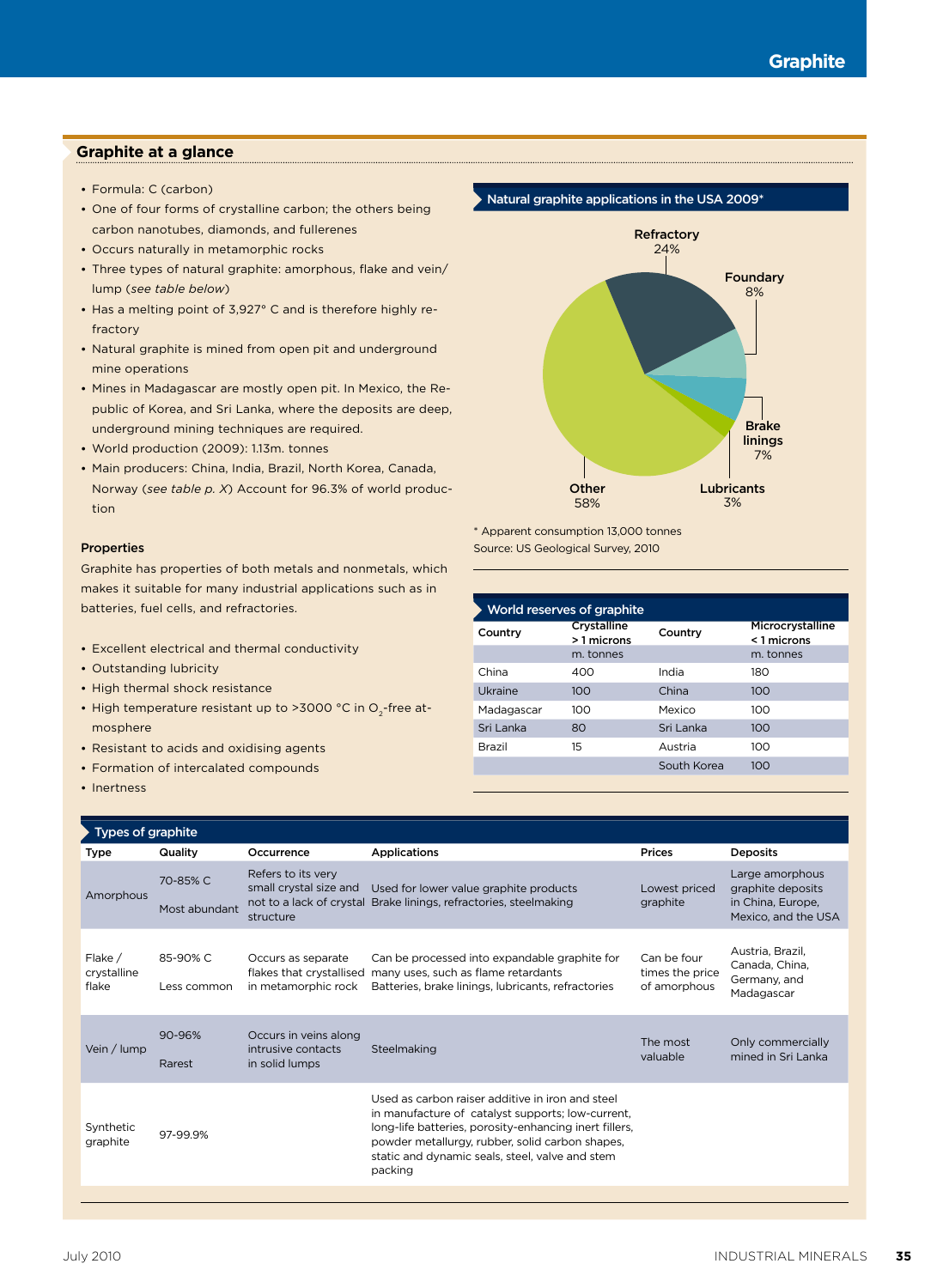Mines's graphite for domestic consumption.

Only one of Jonkel Carbons' two premises located in the Diggers Rest and Nine Pence provinces is operational, Nine Pence needing renovations. The plant buys raw materials from other graphite producers such as Germany's SGL Carbons and China's Qingdao Hensen Graphite Co. Ltd.

There have been no graphite producers operating in South Africa since the exit of Germany's GK Graphite exited the business some years ago: This new operation will instate Jonkel as South Africa's sole graphite producer.

The country could show good growth opportunities as there is a need for graphite, the black raw material being mainly imported from China. In 2008, domestic consumption was estimated to be over 3,000 tonnes.

#### Madagascar supply

Madagascar is the main graphite producer in Africa with a production of 5,000 tonnes in 2009. The African island used to be an important graphite producer a decade ago with a production of 12,580 tonnes in 2001 according to Roskill data. But the output decreased by about 2.5 owing to energy and production costs issues. roduction costs issues. Thanks to Zimbabwe German Graphite Mines

"Madagascar is very poor in fossil fuels, which are needed for the graphite production, especially for drying. With increasing oil prices the production cost are also increasing," Luh from Technografit explained to **IM**.

"Furthermore the deposits are getting poorer and poorer and further processing is needed to achieve an acceptable quality. On the other hand, most of the graphite producers do have other products like sisal, mica, cacao, etc. With these businesses, they have less risk and production cost," he added.

From the former four suppliers in Madagascar, there are only two left, Etablissements Gallois now being the only one with regular production and regular exports.

The Malagasy family-owned company has a capacity of about 10,000 tpa at its three mines - Antsirakambo Marovintsy and Ambalafotaka - located on the east cost of Madagascar, in the Toamasina and Vatomandry regions. The mixing plant and transit department are based in the city of Toamasina, Madagascar's main port.

#### Zimbabwe

Apart from Madagascar, Zimbabwe is the only other African graphite producer at present

(ZGGM) Pvt. Ltd, a 50%-owned subsidiary of German graphite producer Graphit Kropfmühl AG, the remaining 50% being held by shareholders since 1967. Zimbabwe also had to reduce its production from 11,837 tonnes in 2001 to 6,600 tonnes in 2008 and 3,000 tonnes in 2009.

The Zimbabwean mine, called Lynx mine, had to reduce production last year in November because of the economic downturn. "Production last year was affected by the global crisis so the output of concentrate was below 3,000m. tonnes. This year we expect production well above 5,000m. tonnes, Christoph Frey, technical director at Graphit Kropfmühl AG, revealed to **IM**.

#### GK eyes Mozambique

Mozambique has large natural flake graphite reserves estimated to be about 1m. tonnes of ore with a content of about 10% graphite.

Kenmare Resources Plc, better known for its Moma mineral sands operation also in Mozambique, owned 80% of Ancuabe mine in the province of Cano Delgado in Northern Mozambique, the remaining 20% being owned by the government. Kenmare operated the deposit between 1994 and 1999 but the company had to stop production in 1999



**MetalBulletin**<br>Research

# **The Lithium Industry**

**Market Projections and**

## **Strategic Forecast Study**



**Company Strategies to 2013** www.metalbulletinresearch.com **More information:** Request a brochure, sample extract and table of contents: Tel: +44 (0) 20 7779 7999 Email: marketing@metalbulletinresearch.com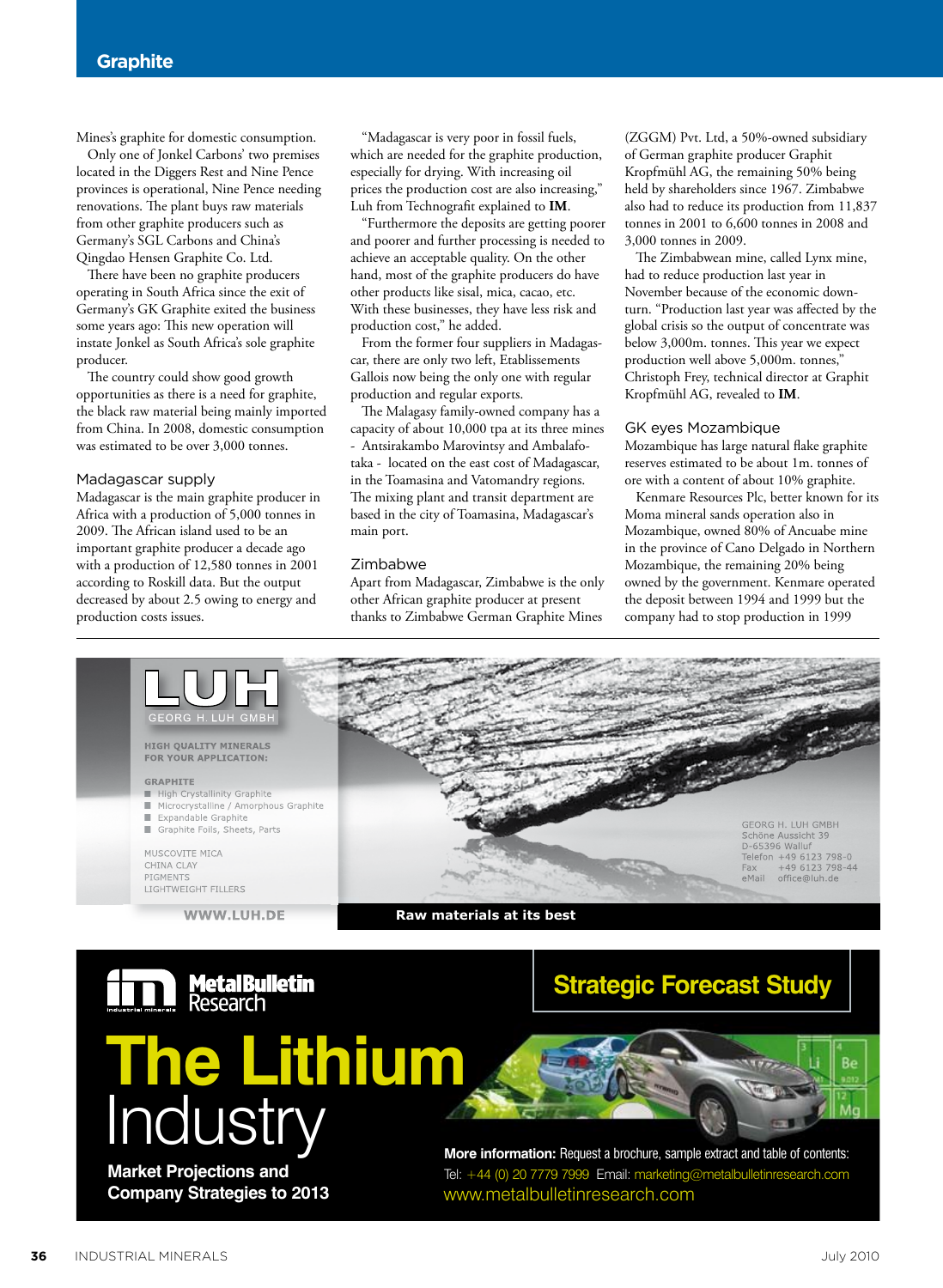owing to high energy costs and to the fact that the average price of graphite fell from around \$1,300/tonne to \$450/tonne (*IM 22 July 2008: Rising interest in Mozambique graphite*).

In 2007, the Mozambique government announced its intention to re-open the mine. The fact that Ancuabe is now connected to the hydroelectric power produced from the country's Cahora Bassa Dam, rather than having to generate its own electricity, will certainly provide added incentive to the project's restart.

As reported by **IM** in January 2009, Timcal Graphite & Carbon, part of Imerys SA, wined the tender and agreed a deal with the Mozambican government to restart graphite operations at Ancuabe. But the deal was dropped in March 2010 as the French mining giant then estimated that the reserves in the mine was too small.

However, the deposit is still the centre of attention from Europe as a source from the Ministry of Mines revealed to **IM** that Mozambique is now negotiating with German graphite producer Graphit Kropfmühl (GK) AG. GK confirmed to **IM** that it is currently performing some investigation and re-evaluation on the Ancuabe mine. Supply from China being "no longer as smooth as it was for many years", the German company decided to start investigation for new sources of material in order to secure on the long term additional own resources to extend the mining and production assets GK already holds.

As Frey explained, the project is still at an early phase so it is too early to decide on a fixed schedule for restarting the mine or an exact production level. "Further steps depend on the results we get and the decision on how to proceed will be taken probably beginning of next year," Frey said, adding that negotiation on an acquisition would only start thereafter.

"But we believe Ancuabe could be brought back on stream within one or three years and production level could be several 1,000 tpa," he added. A decade ago, Ancuabe had a production of 7,500 tpa natural flake graphite, but the mine is said to have a capacity of about 10,000 tpa.

Despite being "always open for the evaluation of graphite projects", GK specified that its main focus is at present the Ancuabe project for its raw materials activities.

#### New project in Canada

Canada produces about 2.4% of the world graphite production with 27,000 tonnes in 2009. It is the fifth biggest producer after China, India, Brazil and North Korea and before Norway and Mexico.

Timcal Ltd, one of the world's leading producers of graphite products and the Switzerland based subsidiary of Imerys, idled production in Canada at its natural graphite mine in Lac-des-Iles, Quebec, during Q1/Q2 2009. But when the market started to show cautious signs of recovery, "production started again at the beginning of June 2009, reaching full production during summer 2009," Fabrizio Corti, Timcal's vice president sales and marketing, told **IM**.

The country is still subject to new projects as Northern Graphite Corp., a subsidiary of Industrial Minerals Inc., has hired SGS Canada Inc. to carry out a pre-feasibility study at its Bissett Creek graphite project in Ontario, Canada. The study is expected to be completed in Q3 2010 after further metallurgical testing and an infill drilling programme.

We intend to be in a position to make a construction decision by the end of 2011," Northern Graphite's chief executive officer, Gregory Bowes told **IM**.

The drill programme is to confirm previous results, upgrade some inferred resources to the measured and indicated category, and evaluate

| World top 12 producers |                                        |                                               |                 |  |  |
|------------------------|----------------------------------------|-----------------------------------------------|-----------------|--|--|
|                        | Company                                | Location                                      | Capacity (tpa)  |  |  |
| 1                      | Jixi Liumao Graphite Resource Co. Ltd  | Heilongjiang, China                           | 80,000-90,000   |  |  |
| 2                      | Heilongjiang Aoyu Graphite Group Corp. | Heilongjiang, China                           | 80,000          |  |  |
| 3                      | Chenzhou Luteng Crystalline Graphite   | Hunan, China                                  | 70,000          |  |  |
| 4                      | Nacional de Grafite                    | Brazil                                        | 70,000          |  |  |
| 5                      | Karabeck Metal and Mining              | Turkey                                        | 50,000          |  |  |
| 6                      | Zavalyevsky Graphite Complex           | Gayvorgon, Ukraine                            | 40,000 - 60,000 |  |  |
| 7                      | Qingdao Hensen                         | China                                         | 38,000          |  |  |
| 8                      | <b>Extractive Metaquina</b>            | Brazil                                        | 30.000 - 40.000 |  |  |
| 9                      | Lubei Yxiang Graphite                  | China                                         | 30,000          |  |  |
| 10                     | Jilin Graphite Industry                | China                                         | 30,000          |  |  |
| 11                     | Qingdao Heilong                        | China                                         | 30,000          |  |  |
| 12                     | Luobei Yiyang                          | China                                         | 30,000          |  |  |
|                        |                                        | Source: Roskill Information Services Ltd 2009 |                 |  |  |

| Main graphite producing countries (tpa) |                             |  |
|-----------------------------------------|-----------------------------|--|
| Country                                 | Production estimates (2009) |  |
| China                                   | 800,000                     |  |
| India                                   | 140,000                     |  |
| <b>Brazil</b>                           | 77,000                      |  |
| North Korea                             | 30,000                      |  |
| Canada                                  | 27,000                      |  |
| Norway                                  | 15,000                      |  |
| Mexico                                  | 10,000                      |  |
| Ukraine                                 | 8,000                       |  |
| Sri Lanka                               | 7,000                       |  |
| Madagascar                              | 5,000                       |  |
| Czech<br>Republic                       | 3,000                       |  |
| Others                                  | 8.000                       |  |
| <b>Total world</b>                      | 1.13m.                      |  |

Source: US Geological Survey

the potential to increase production two to four times should demand warrant in the future.

 "Only a small percentage of the property has been drilled to date and there is good evidence to suggest that this is the case," he underlined.

The project was subject to a full feasibility study by Kilborn Engineering and others in 1989, but was not developed due to the subsequent decline in graphite prices. However stronger prices, driven by demand from emerging economies, have rekindled interest in the property.

"A substantial body of high quality work has already been completed and we do not expect any surprises but it is important and necessary to bring it up to NI 43-101 standards," Bowes said.

"Environmental and permitting work is already underway and our goal remains to be in a position to make a construction decision within 12 to 18 months," he added.

Northern Graphite raised C\$1.47m. (\$1.45m.) to develop Bissett Creek in March 2010 through a private placement (*IM 11 March 2010: Bissett Creek graphite boost*).

#### Australia to go on stream

Australia plans to produce graphite at the Uley graphite project, located about 23km from Port Lincoln on the Eyre Peninsula in South Australia. The deposit, owned by Strategic Energy Resources Ltd (SER), has total resource of 3.2m. tonnes at 9% C (*IM April 2010, p. 46: Australia: Land of Plenty*).

According to the company, "Uley is recognised as an area of world class graphite mineralisation" and SER's deposit, part of the Mikkira graphite province, could be one of the largest coarse flake graphite deposits in the world, containing disseminated, high-grade flake graphite.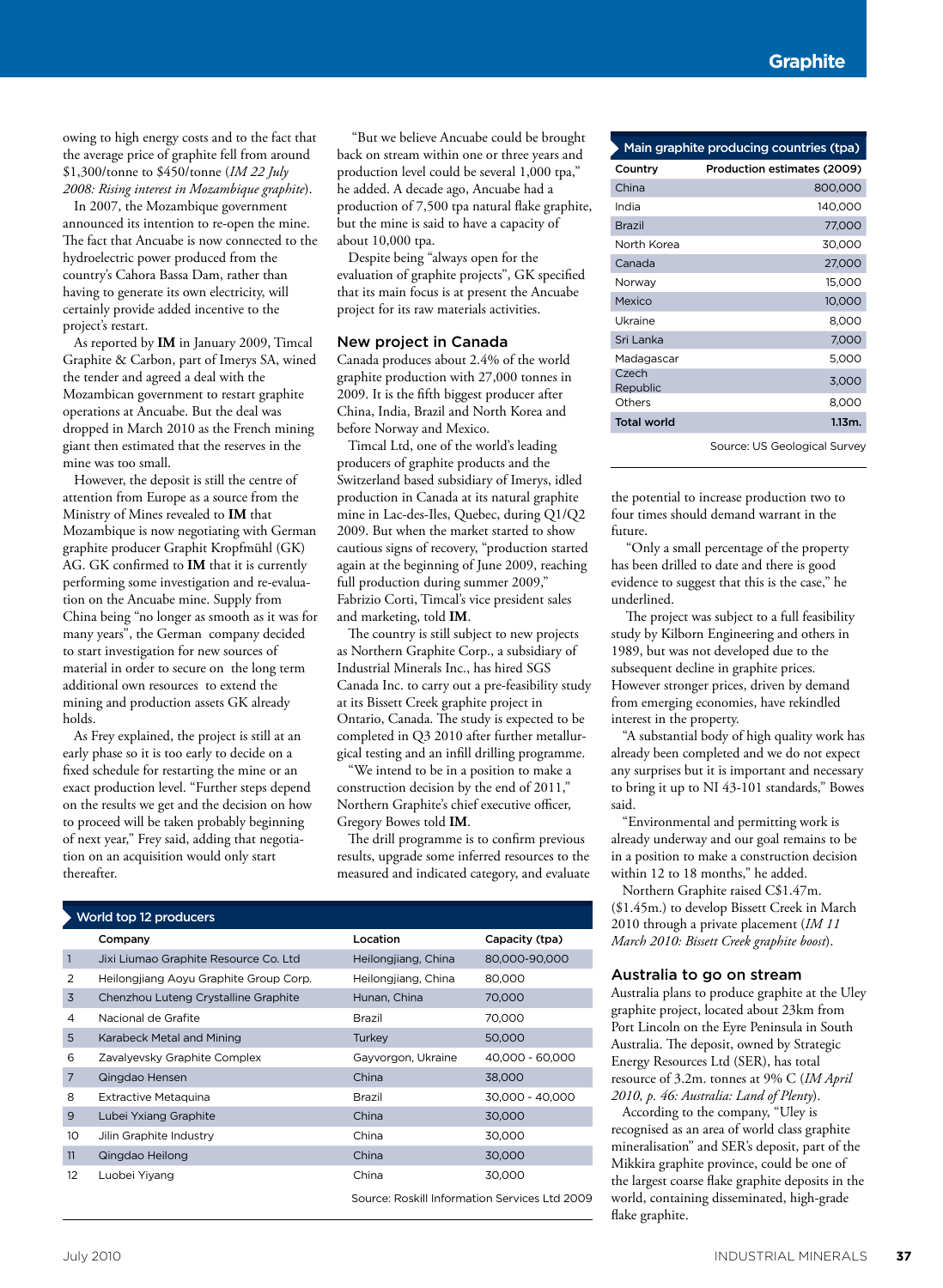Exploration during the 1980s led to the re-opening of the mine in 1986, but a sharp decline in world graphite prices in 1992 and an increase in freight prices caused the mine to cease production in 1993.

When in operation the plant had a capacity of 14,000 tpa and the aim was to progressively build-up to 20,000 tpa rating the Uley project as one of the largest in the world.

"The existing plant and metallurgical test work provide a strong platform to undertake a robust feasibility study for a 10,000-20,000 tpa operation," said SER which is looking for investment and/or a joint venture partnership.

#### Promising applications

Without graphite no industry would be able to operate since most require graphite, albeit in small volumes. As shown on p35, graphite can be used in many different applications such as refractories – the main consumer with about 30% share of the market – flame retardants, lubricants, and foundries. Foundry also seems to be a promising market. "The market for graphite used in foundries is steadily increasing," Thomas Junker, director sales and marketing at Graphit Kropfmühl AG, told IM (*see p. 40 for report on foundry market*).

One of the most promising end markets for graphite is the lithium-ion batteries sector, which is expected to drive the industry to a shortage in raw material by 2020 (*see p.12*). Energy storage systems like alkaline manganese batteries show very significant growth too.

However, a few other uses are seen as promising such as the construction industry where graphite can play a vital role in the future as functional filler, eg. infrared shielding or heat conductivity.

"Energy-related uses will also play a major driving force concerning the worldwide graphite market, at least during the next decade," Klaus Rathberger, managing director at Georg H. Luh GmbH told **IM**, adding that advanced battery and energy storage technologies which are using graphite (eg. fuel cells) might come into mass market during the next five years. "Graphite for fuel cells is bearing a good potential for the future," Frey confirmed.

In addition, the usage of expandable graphite as a flame retardant as well as the usage of micronised graphite in heat sinks for electronic components are promising.

Andrew Rill, Superior Graphite, believes that although environmentally challenged, acid treated graphite for foil and insulation will continue to be a high value product. "High purity grades for energy material applications are certainly becoming a bigger demand draw each year and will continue going forward," he said.

In South Africa, Matimba Khoza from Jonkel bets on renewable and clean energy. "Although nuclear power has its own critics, analysts believes it is the future regardless of the negative radioactive impact. Graphite is the main component in building a nuclear power station," he commented to **IM**, pointing out that the country is at present working on such a project with a government tender won by SGL Carbon.

The electric car is another promising prospect not only because of Li-ion batteries but because parts of vehicles may be manufactured by graphite fibres instead of steel in order to reduce the weight of vehicle.

#### Supply: towards a shortage?

About 92.4% of natural graphite in the world is produced by Asia and Brazil. Global production has increased during the last five years by about 2.5% to meet demand from a growing range of applications. It is more than likely that demand will continue to dramatically augment during the next ten years, thanks to the Li-ion batteries boom.



### Raymond® Roller Mills... For Your Toughest Grinding Needs



Heavier components; dust-tight gear housings; uniquely sealed, self-contained journal assemblies; cut steel bevel gear drives. Raymond Roller Mills are built to work long and hard under the toughest conditions.That's why many competitive mills that looked tough on paper go to pieces down on the plant floor, while Raymond Roller Mills stay on the job, producing quality product and higher profits for 40...50...60 years and more.

- Seven sizes designed to dry, pulverize, classify and deliver a variety of materials.
- Produces more than 70 tph.
- Fineness range from 90% minus 10 mesh to 99.98% passing 325 mesh.
- Provides efficient control of product size with minimal power resulting in cost-effective production.
- Integral flash drying available.

TM

(出)



**www.raymondrollermill.com**